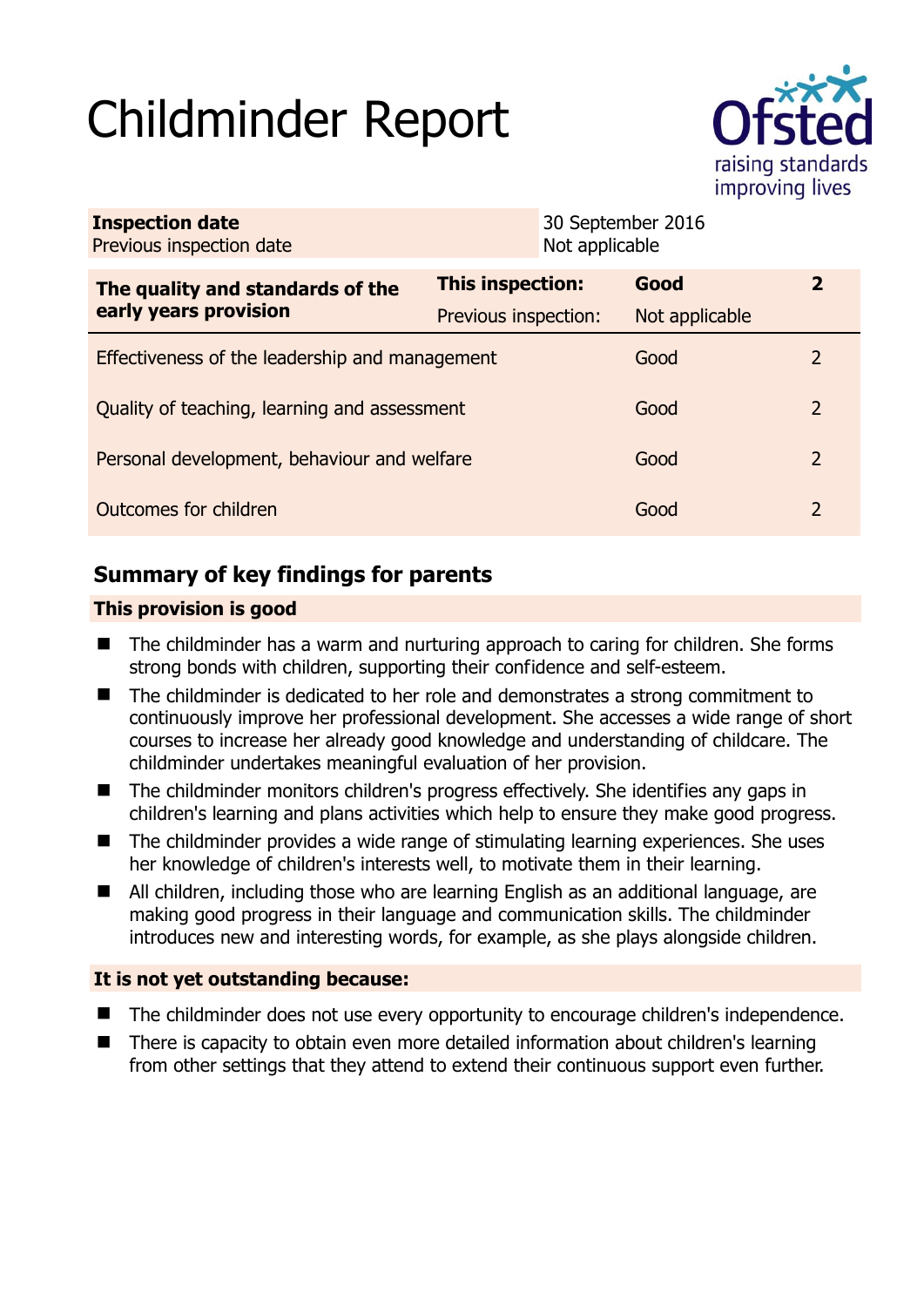# **What the setting needs to do to improve further**

#### **To further improve the quality of the early years provision the provider should:**

- extend even further the opportunities for children to develop their independence
- share even more details about children's ongoing learning needs, talents and interests with other settings that children attend.

### **Inspection activities**

- The inspector spoke to the childminder and engaged with the children at appropriate times during the inspection.
- The inspector observed the quality of the childminder's interactions with children.
- The inspector and the childminder evaluated the effectiveness of an activity together.
- The inspector viewed the spaces, toys and equipment used for childminding purposes, indoors and outdoors.
- The inspector looked at a range of documentation, including self-evaluation, policies and the children's development records.

## **Inspector**

Hazel Farrant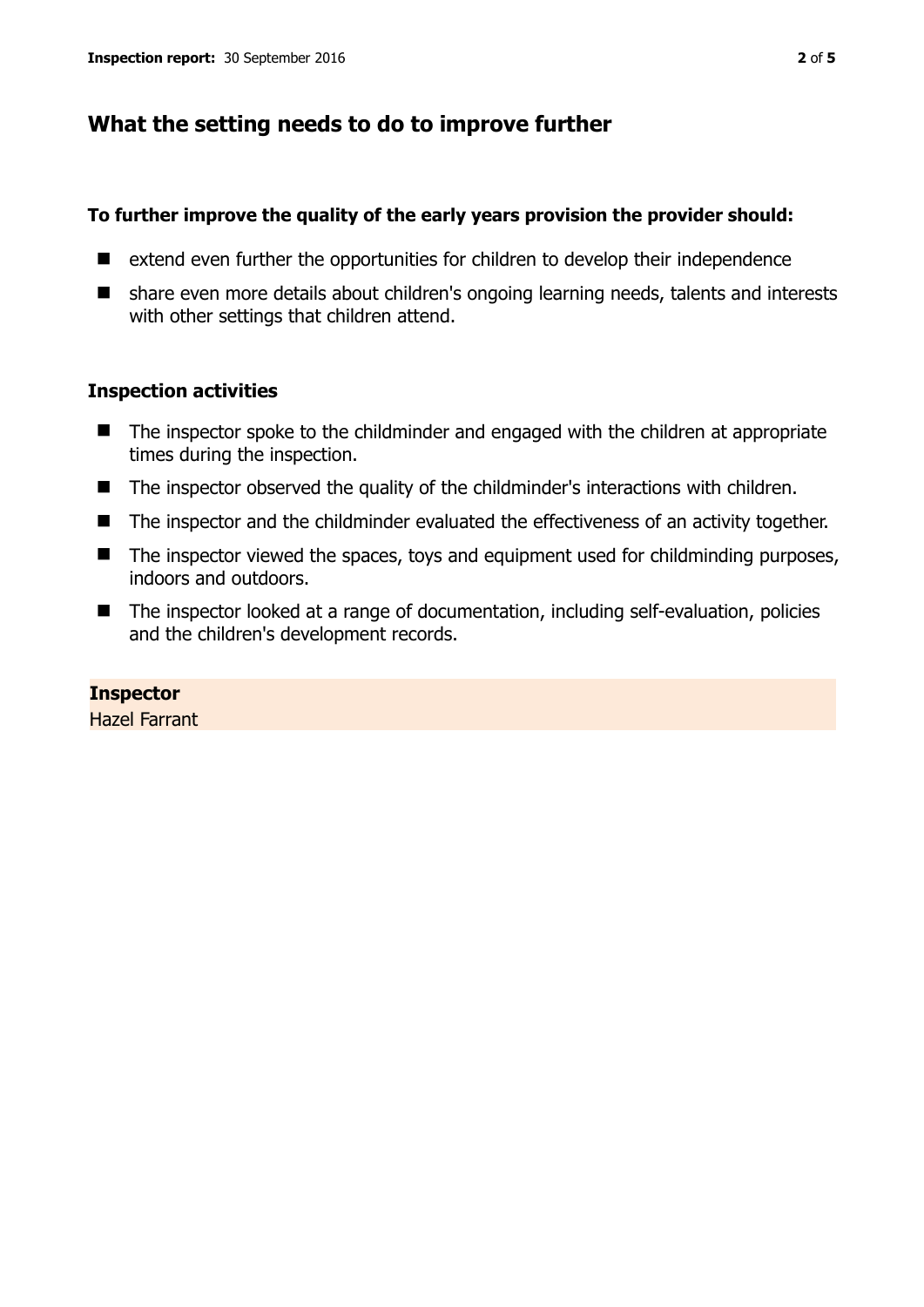## **Inspection findings**

#### **Effectiveness of the leadership and management is good**

The arrangements for safeguarding are effective. The childminder understands her responsibility to protect children from harm. She completes training and accesses information online to keep her skills up to date. The childminder places children's safety in the highest regard. She checks the environment on a regular basis and takes appropriate steps to minimise any risk of harm both in her home and on any outings. Partnerships with parents are good. The childminder successfully includes and encourages their involvement with their children's learning at home.

#### **Quality of teaching, learning and assessment is good**

The childminder interacts well with children down at their eye level to capture their attention. Children demonstrate their developing listening and attention skills. For example, as they listen to familiar stories they add their own ideas and predict what may happen next. The childminder encourages children to experience some risk and challenge to develop their physical skills. For example, in the outside environment children scoot along on wheeled toys and learn how to balance. Children learn about the changing seasons. For example, they collect leaves and conkers during an outing to the park, which they then use for collage and printing. The childminder talks to the children about the changes they see and encourages them to name the different colours of the leaves. Children learn about numbers as they count the leaves and discuss their shape and size.

#### **Personal development, behaviour and welfare are good**

The childminder ensures that she knows everything she needs to about each individual child so that she is able to provide consistency in their care needs. Children are confident and happy. They explore the environment freely and show a strong sense of belonging. They are learning how to take care of their own personal needs and recognise when they need to use the toilet. The childminder is a very good role model and she shows that she respects and values the contributions children make. This has a positive impact on children's behaviour, as they understand what is expected from them.

#### **Outcomes for children are good**

Children are polite and interact well with their peers and the childminder. They are enthusiastic and motivated to learn new skills. Children are supported to develop good social, physical and communication skills. They learn about similarities and differences, for example, through discussions, books and regular visits to local play areas and groups. Children are well equipped and prepared with the key skills needed for the next step in learning and the move to school.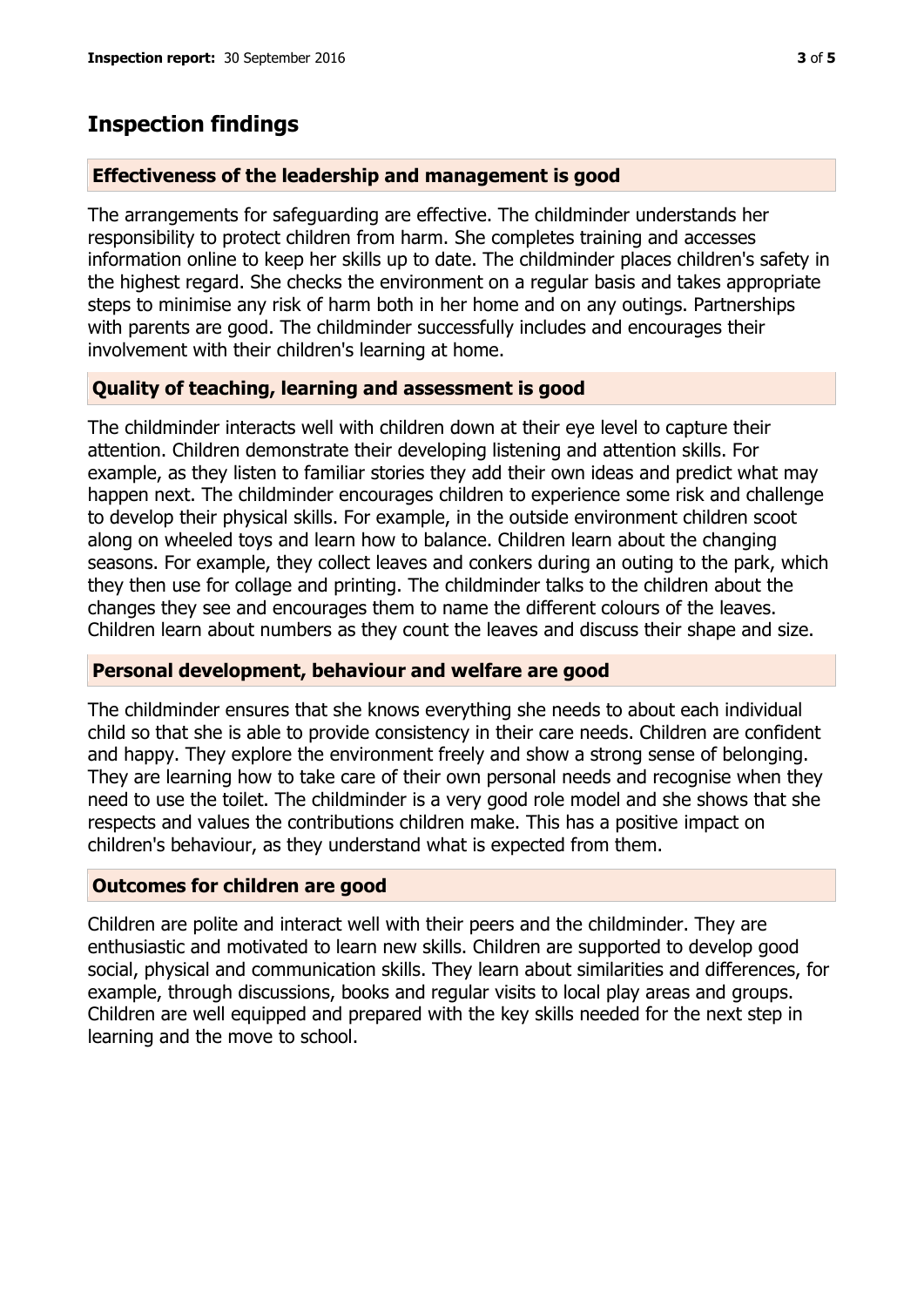# **Setting details**

| Unique reference number           | EY471696                                                                             |
|-----------------------------------|--------------------------------------------------------------------------------------|
| <b>Local authority</b>            | Surrey                                                                               |
| <b>Inspection number</b>          | 973826                                                                               |
| <b>Type of provision</b>          | Childminder                                                                          |
| Day care type                     | Childminder                                                                          |
| <b>Registers</b>                  | Early Years Register, Compulsory Childcare<br>Register, Voluntary Childcare Register |
| Age range of children             | $2 - 10$                                                                             |
| <b>Total number of places</b>     | 4                                                                                    |
| <b>Number of children on roll</b> | 3                                                                                    |
| <b>Name of registered person</b>  |                                                                                      |
| Date of previous inspection       | Not applicable                                                                       |
| <b>Telephone number</b>           |                                                                                      |

The childminder registered in 2014 and lives in Guildford, Surrey. She offers her service Monday to Friday, for most of the year. The childminder is a qualified teacher.

This inspection was carried out by Ofsted under sections 49 and 50 of the Childcare Act 2006 on the quality and standards of provision that is registered on the Early Years Register. The registered person must ensure that this provision complies with the statutory framework for children's learning, development and care, known as the early years foundation stage.

Any complaints about the inspection or the report should be made following the procedures set out in the guidance 'Complaints procedure: raising concerns and making complaints about Ofsted', which is available from Ofsted's website: www.gov.uk/government/organisations/ofsted. If you would like Ofsted to send you a copy of the guidance, please telephone 0300 123 4234, or email enquiries@ofsted.gov.uk.